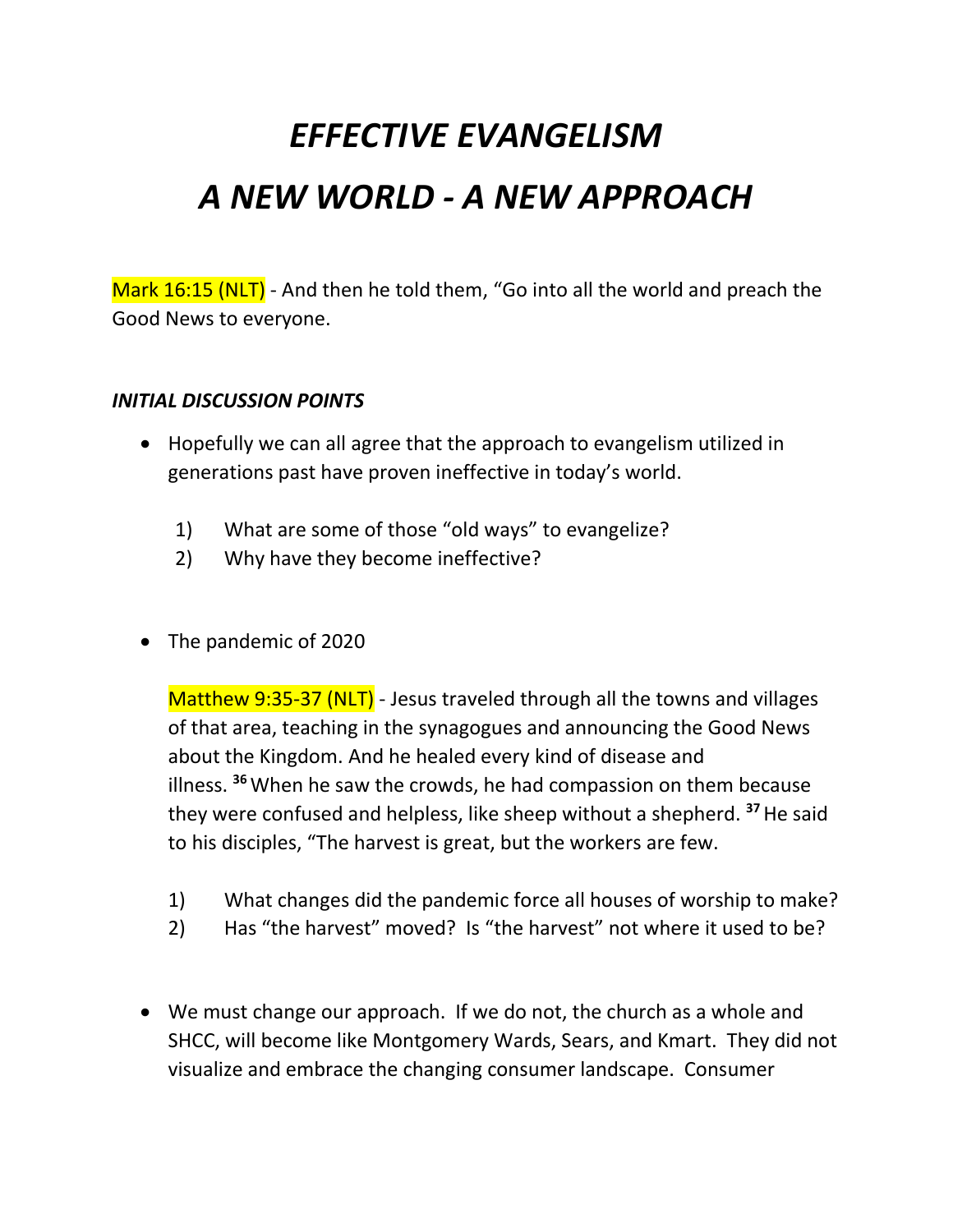behavior changed and they were slow to adjust leading to their extinction. Can this happen to the Church?

1) Although our overall approach needs to be adjusted, what are some things that will always be effective in evangelism?

 $\checkmark$  Personal relationships

a) Does God need us to each to go into the whole world, or each of us to go into our own little worlds?

b) Is the "Great Commission" to each individual member, or to the church as a whole?

 $\checkmark$  – Authenticity – Christ-like living in action

a) Step one; if we are living sinfully, we simply cannot evangelize.

b) We will find ourselves leading people astray.

c) I know we don't like to think of it this way, but when we are living sinfully, we are promoting Satan's kingdom, not God's.

John 8:44 (NLT) - For you are the children of your father the devil, and you love to do the evil things he does. He was a murderer from the beginning. He has always hated the truth, because there is no truth in him. When he lies, it is consistent with his character; for he is a liar and the father of lies.

- d) Let us be mindful, when under fire, our true character will show. That is when others will watch us closest to determine if our Christian walk is authentic, or a bunch of words.
- e) We must understand that every trial we face may not be about us. It could be God showing our authenticity to someone who's heart is ready to receive the Good News.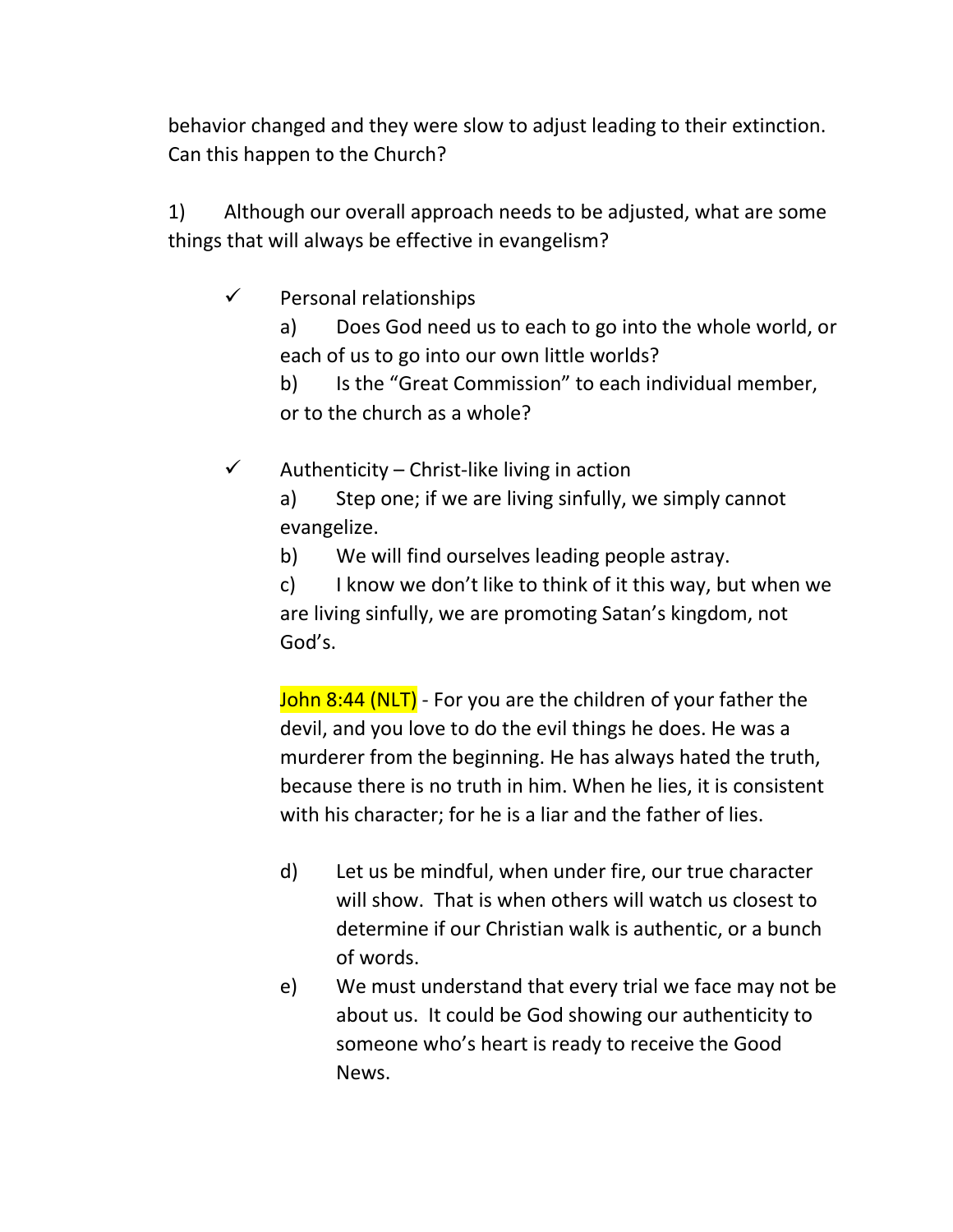$\checkmark$  – Transparency – Being willing to share our own failings

Acts 5:40-41 (NLT) - The others accepted his advice. They called in the apostles and had them flogged. Then they ordered them never again to speak in the name of Jesus, and they let them go.**<sup>41</sup>** The apostles left the high council rejoicing that God had counted them worthy *to suffer disgrace* for the name of Jesus.<sup>[\[d\]](https://www.biblegateway.com/passage/?search=acts+5&version=NLT#fen-NLT-27066d)</sup>

a) Are we unwilling to suffer disgrace for the name of Jesus by being transparent?

- b) Is our reputation and how others see us more important to us than connecting with and having impact on a lost soul?
- $\checkmark$  The Word of God
	- a) The Word of God itself is the transforming power.
	- b) If the Word of God doesn't penetrate the heart to bring about change, then we are powerless to convert the individual. This is true for the unbeliever as well as the believer.

Hebrews 4:12 (NLT) - For the word of God is alive and powerful. It is sharper than the sharpest two-edged sword, cutting between soul and spirit, between joint and marrow. It exposes our innermost thoughts and desires.

I. Do We Have the Right Message? Or the Right Approach?

John 3:16-17 (NLT) - "For this is how God *loved the world*: He gave<sup>[\[g\]](https://www.biblegateway.com/passage/?search=john+3&version=NLT#fen-NLT-26103g)</sup> his one and only Son, so that everyone who believes in him will not perish but have eternal life. **<sup>17</sup>**God sent his Son into the world *not to judge the world*, but to save the world through him.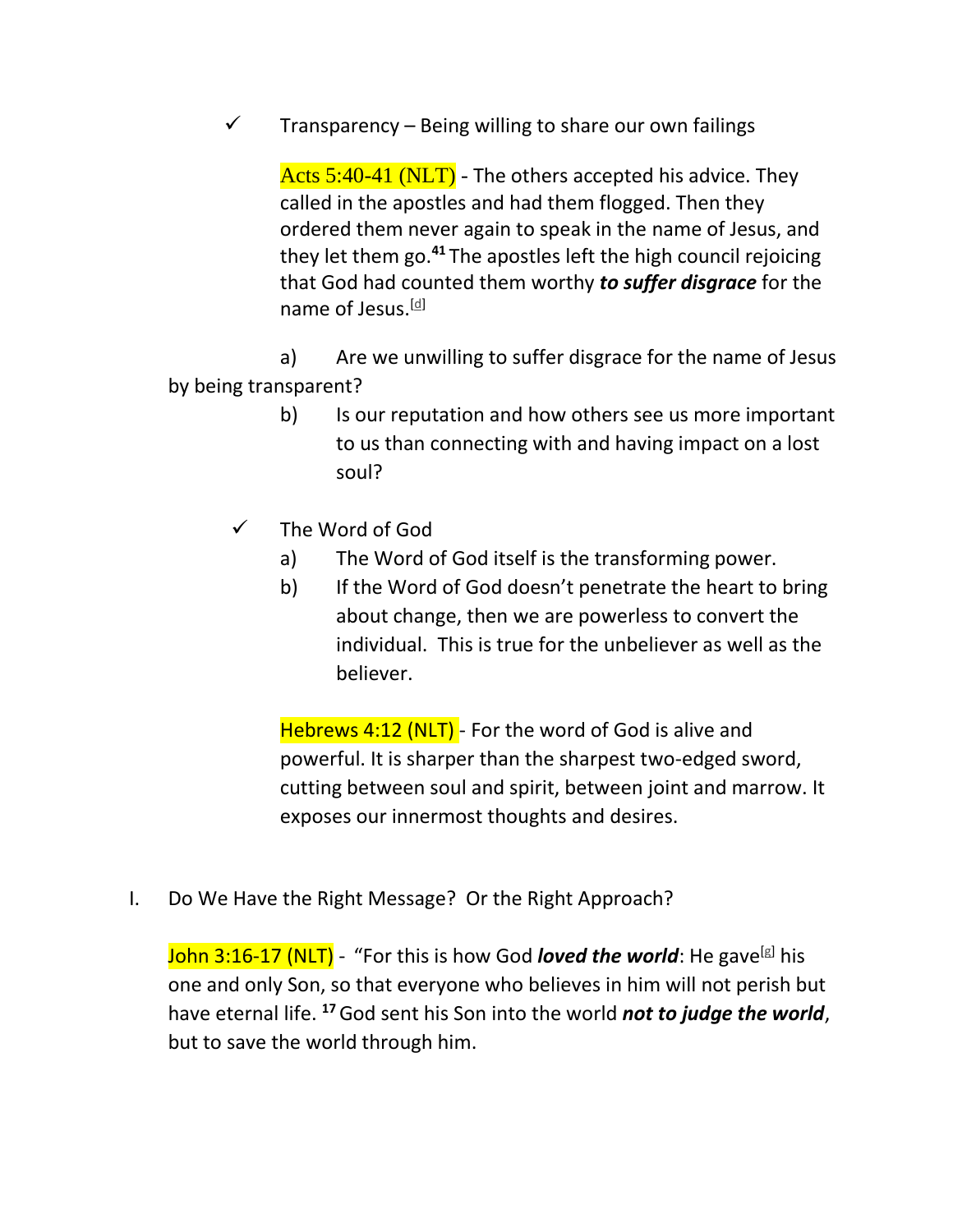Mark 1:1 (NLT) - This is the *Good News* about Jesus the Messiah, the Son of God.

Romans 8:39 (NLT) - No power in the sky above or in the earth below  $$ indeed, nothing in all creation will ever be able to separate us from *the love of God* that is revealed in Christ Jesus our Lord.

- 1) As we evangelize to a sin sick world, what should our message be?
- 2) As the Body of Christ as a whole, what has been our message? Has it only been a sign stating, "Salvation Can Be Found Here?"
- 3) Has "God Loves You" been our first message? Or have we been leading with another message?
- 4) Can the people in our inner circles see God's love in us? Are we speaking one message, but showing another?
- 5) No one wants to hear how wrong they are, but when we are convinced someone has love for us, can we hear it better?
- 6) As the foundational text in Mark 16 states, we are to preach *The Good News!* Have we been preaching Good News or bad news?
- 7) Why are we so quick to show people, or prove to them from scripture, how wrong they are?
- 8) How did Jesus deal with regular people? How did he deal with the religious leaders? To whom did he show grace, and to whom did he give truth??
- II. Heaven Without Evangelizing
	- Must a Christian evangelize to be with Jesus in Heaven?
	- Where in scripture is there a direct connection between evangelism and securing our heavenly homes?
		- 1) Is it possible that some Christians do not see evangelism as essential, but only as something we ought to do?
		- 2) What are the essentials to get to heaven? (Relationship with God; prayer, bible study, good works) Is evangelism on the list?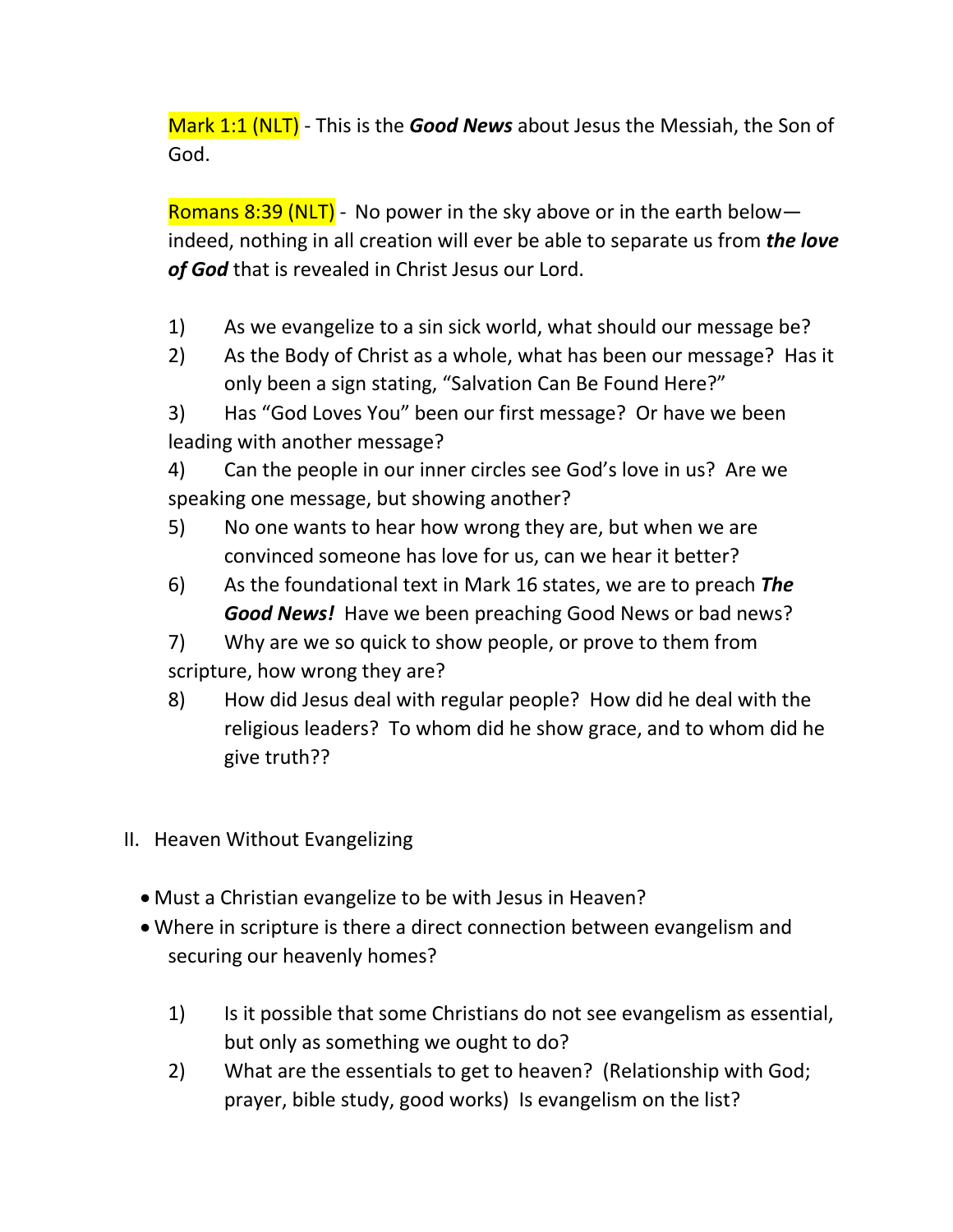- 3) This can be the problem with a sole focus on getting to heaven.
- 4) A better goal for the Christian is to be like Christ and fulfill the purpose for which man was created.

Genesis 1:26 (NLT) - Then God said, "Let us make human beings<sup>[\[b\]](https://www.biblegateway.com/passage/?search=genesis+1&version=NLT#fen-NLT-26b)</sup> in our image, to be like us. They will reign over the fish in the sea, the birds in the sky, the livestock, all the wild animals on the earth,  $\left[\frac{c}{2}\right]$  and the small animals that scurry along the ground."

- 5) When we are striving to be like Christ, evangelism becomes essential.
- III. Evangelism Going Forward
	- A. Evangelizing the Masses
		- 1) How do we reach the masses in 2022 and beyond?
		- 2) We should all become *Cyber Missionaries*. We should be using social media platforms to evangelize. Are we using it to spread the Good News??
		- 3) Studies have shown that the Church is losing its relevance. Why? How do we reverse that trend?
		- 4) Our culture and society have minimalized the seriousness of sin, therefore minimalizing the need for the cure, which is the blood of Jesus.
- IV. Correcting Error Combating False Doctrine

Acts 18:24-26 (NLT) - Meanwhile, a Jew named Apollos, an eloquent speaker who knew the Scriptures well, had arrived in Ephesus from Alexandria in Egypt. **<sup>25</sup>**He had been taught the way of the Lord, and he taught others about Jesus with an enthusiastic spirit<sup>[\[h\]](https://www.biblegateway.com/passage/?search=acts+18&version=NLT#fen-NLT-27546h)</sup> and with accuracy. However, he knew only about John's baptism. **<sup>26</sup>**When Priscilla and Aquila heard him preaching boldly in the synagogue, *they took him aside* and explained the way of God even more accurately.